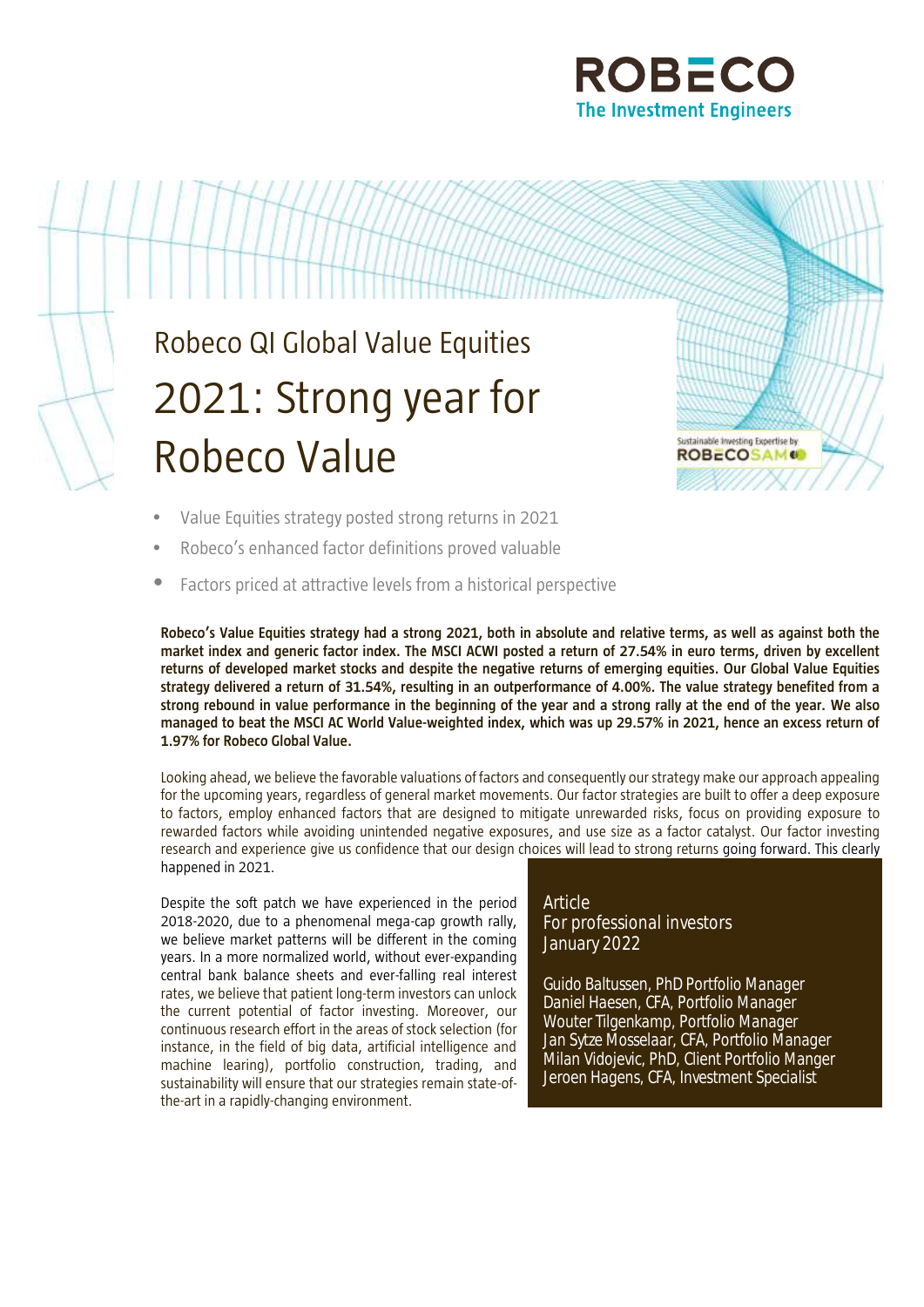

# Market developments in 2021

2021 was the year of the reflation trade as the global economy and corporate earnings recovered strongly. As can be seen in Table 1, equities and commodities advanced, while most fixed income assets experienced negative returns due to rising yields. Emerging markets (EM) equities were the exception in the positive equities picture, as most Chinese large-caps sold off due to the significant regulatory overhang. The strong US dollar led to higher returns for euro-denominated investors, as the left part of Table 1 shows.

Within equity markets, developed markets (DM) stocks significantly outperformed their EM counterparts by 24%. Cyclical growth (information technology) and cyclical value (energy, financials) stocks outperformed defensive sectors such as utilities and consumer staples, which is not unusual in a bull market. Meanwhile, the consumer discretionary sector was negatively impacted by the weak performance of Chinese platform stocks such as Alibaba and Meituan.

| Market dashboard        | 2021     | <b>USD return</b>    | 2021     | USD sector returns            | 2021  |
|-------------------------|----------|----------------------|----------|-------------------------------|-------|
| MSCI AC World local     | 20.9%    | <b>United States</b> | 26.5%    | Energy                        | 36.0% |
| MSCI AC World EUR       | 27.5%    | Taiwan               | 26.1%    | Information Technology        | 27.4% |
| MSCLAC World USD        | 18.5%    | Canada               | 26.0%    | <b>Financials</b>             | 24.3% |
| MSCI AC World Equal USC | 9.7%     | France               | 19.5%    | Real Estate                   | 22.8% |
| <b>MSCI EM USD</b>      | $-2.5%$  | Switzerland          | 19.3%    | Health Care                   | 17.5% |
| MSCI AC Asia Pac USD    | $-1.5%$  | United Kingdom       | 18.5%    | Industrials                   | 16.1% |
| <b>MSCI Europe USD</b>  | 16.3%    | Australia            | 9.4%     | Materials                     | 14.8% |
| USD vs EUR              | 7.4%     | Germany              | 5.3%     | Consumer Staples              | 11.1% |
| Oil                     | 55.0%    | Japan                | 1.7%     | <b>Communication Services</b> | 10.4% |
| 10yr US (level)         | 1.51%    | South Korea          | $-8.4%$  | Utilities                     | 10.1% |
| 10yr Europe (level)     | $-0.18%$ | China                | $-21.7%$ | <b>Consumer Discretionary</b> | 9.0%  |

Table 1 | Country, sector, factor and fixed income returns in 2021 – AC World indices

Source: Robeco, Bloomberg. All equity indices are net total return indices based on AC World indices. All fixed income indices are based on Bloomberg (formerly BarCap) Indices. Global Aggregate and Global High Yield are EUR hedged. All European fixed income indices are unhedged in EUR. EM Sovereigns and US indices are unhedged in USD. For commodities we used the USD performance, as calculated by Bloomberg, of the rolling fist contract. The BBG indices are aggregate indices calculated by Bloomberg.

Table 2 shows that some stocks stood out on the positive side. Tech and platform companies such as NVIDIA and Alphabet experienced a very strong year on the back of high earnings growth. Moreover, cyclical value stocks profited from the economic reflation theme. For example, oil firms like Exxon Mobil, Chevron and ConocoPhillips profited from higher energy prices, while banking behemoths Bank of America and Wells Fargo benefited from higher interest rates and the strong economic rebound. Stocks with negative returns were mostly found in China, while the US small and mid-cap space (not shown here) especially related to long-duration growth stocks (like still unprofitable technology stocks) suffered from higher interest rates and lofty valuations.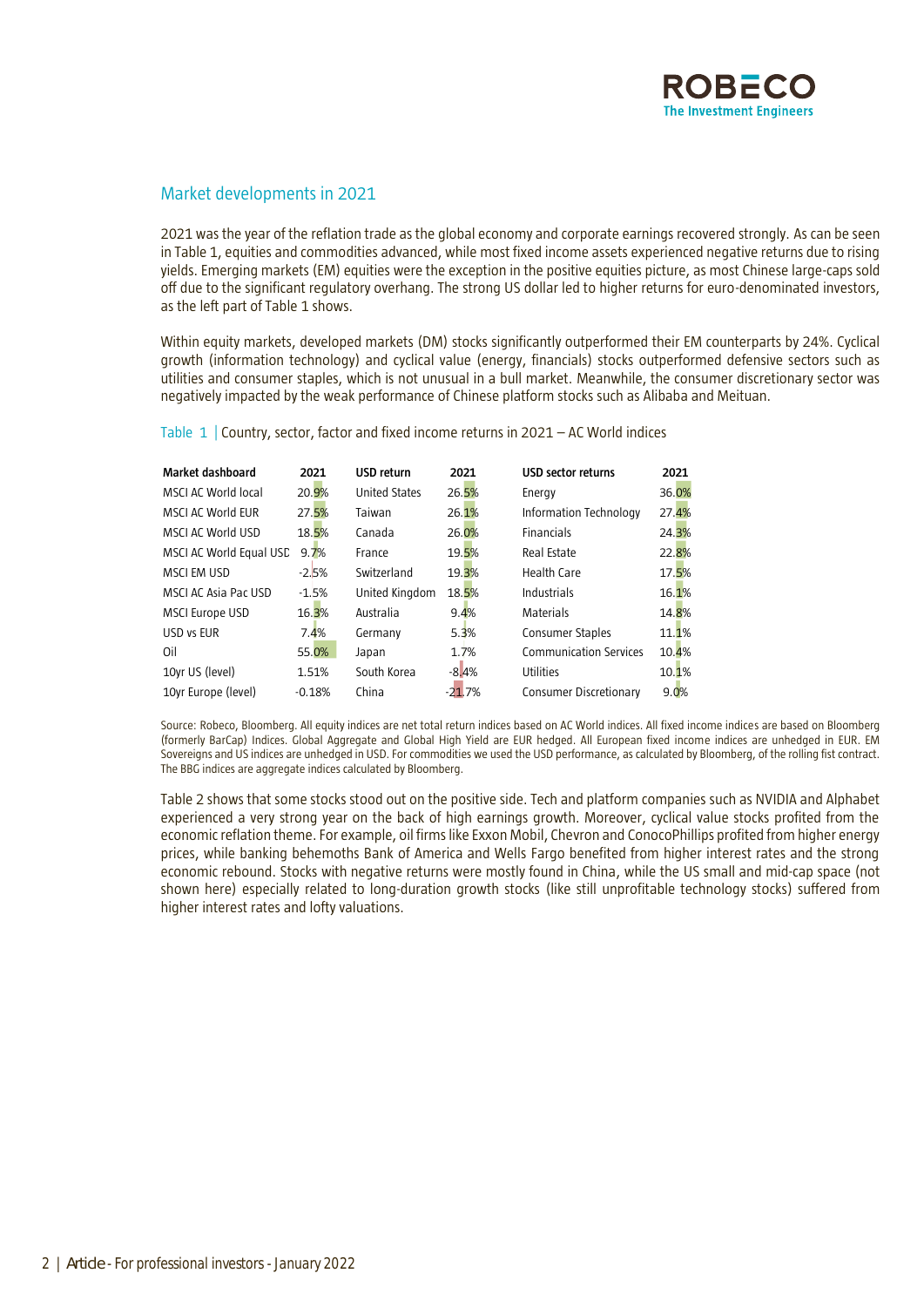

| 36.0%                      | 27.4%                                   | 24.3%                            | 22.8%              | 17.5%                | 16.1%               | 14.8%            | 11.1%                             | 10.4%                                   | 10.1%                          | 9.0%                                    |
|----------------------------|-----------------------------------------|----------------------------------|--------------------|----------------------|---------------------|------------------|-----------------------------------|-----------------------------------------|--------------------------------|-----------------------------------------|
| <b>Energy</b>              | <b>Information</b><br><b>Technology</b> | <b>Financials</b>                | <b>Real estate</b> | <b>Health Care</b>   | <b>Industrials</b>  | <b>Materials</b> | <b>Consumer</b><br><b>Staples</b> | <b>Communication</b><br><b>Services</b> | <b>Utilities</b>               | <b>Consumer</b><br><b>Discretionary</b> |
| <b>Fxxon Mobil</b><br>Corp | Apple Inc                               | Jpmorgan Chase                   | American Tower     | Johnson&Johns<br>on  | Honeywell Intl      | Linde Plc        | Nestle Sa-Reg                     | Meta Platforms-                         | Nextera Energy                 | Amazon.Com Inc                          |
| 58%                        | 35%                                     | 28%                              | 33%                | 11%                  | 0%                  | 33%              | 25%                               | 23%                                     | 23%                            | 2%                                      |
| Chevron Corp               | Microsoft Corp                          | Berkshire Hath-B                 | Prologis Inc       | Unitedhealth Gro     | United Parcel-B     | <b>BHP Group</b> | Procter &<br>Gamble               | Alphabet Inc-C                          | Duke Energy<br>Corp            | Tesla Inc                               |
| 46%                        | 52%                                     | 29%                              | 72%                | 45%                  | 30%                 | 7%               | 21%                               | 65%                                     | 19%                            | 50%                                     |
| Royal Dutch Sh-B           | <b>TSMC</b>                             | <b>Bank Of America</b>           | Crown Castle Int   | Roche Hldg-<br>Genus | Union Pac Corp      | Rio Tinto Plc    | Coca-Cola<br>Co/The               | Alphabet Inc-A                          | Enel Spa                       | Alibaba Group<br>Ho                     |
| 34%                        | 18%                                     | 50%                              | 35%                | 26%                  | 23%                 | 1%               | 11%                               | 65%                                     | $-11%$                         | $-49%$                                  |
| Totalenergies Se           | <b>NVIDIA</b>                           | Wells Fargo & Co                 | Equinix Inc.       | Pfizer Inc           | Boeing Co/The       | Vale Sa          | Walmart Inc                       | Tencent                                 | Iberdrola Sa                   | Home Depot Inc                          |
| 35%                        | 125%                                    | 61%                              | 20%                | 67%                  | $-6%$               | 5%               | 2%                                | $-19%$                                  | $-8%$                          | 59%                                     |
| <b>BP</b>                  | Visa Inc-Class A                        | AIA                              | Public Storage     | Abbott Labs          | Raytheon<br>Technol | Air Liquide Sa   | Pepsico Inc                       | Walt Disney Co                          | Southern Co                    | Lymh Moet<br>Henne                      |
| 36%                        | 0%                                      | $-16%$                           | 67%                | 31%                  | 23%                 | 16%              | 21%                               | $-15%$                                  | 16%                            | 44%                                     |
| Conocophillips             | Samsung<br>Electron                     | Citigroup Inc                    | Simon Property     | Novartis Ag-Reg      | Siemens Ag-Reg      | <b>BASF</b>      | Costco<br>Wholesale               |                                         | Comcast Corp-A Dominion Energy | Nike Inc-Cl B                           |
| 87%                        | $-2%$                                   | 1%                               | 96%                | 0%                   | 33%                 | 0%               | 52%                               | $-2%$                                   | 8%                             | 19%                                     |
| Enbridge Inc               |                                         | Paypal Holdings Royal Bank Of Ca | Digital Realty     | Abbyie Inc           | Caterpillar Inc     | Sherwin-Williams | Philip Morris In                  | Netflix Inc                             | National Grid Pl               | Tovota Motor                            |

# Table 2 | 2021 Stock market heatmap for largest stocks per MSCI ACWI sectors

Source: Bloomberg. Local total stock returns of the largest stocks per MSCI AC World sector, based on weights as of 30 June 2021. Returns as of 31 December 2021. 30% -19% 33% 31% 32% 16% 45% 21% 11% 29% 35%

# 2021 through a value lens

Overall, 2021 was a strong year for Robeco's enhanced factor strategies, unlike the previous one which was quite challenging. In 2020, the strong bull market fueled by phenomenal returns of a limited number of pandemic-proof stocks left investors little room to generate positive excess returns outside of the mega-cap growth segment of the market. While these companies experienced an improvement in fundamentals, most of their price appreciation was driven by high growth expectations, which led to the expansion of their price-to-earnings multiples. We viewed this as a cause for concern over the future price path of these companies, as the behavior of investors resembled a common response to a new business environment, such as the one that was spurred by the pandemic, and consistent with the early stages of the "hype cycle." In this environment, all factors aside for momentum struggled.

2021 was completely different. Robeco factors rebounded strongly in both DM and EM, in line with their deep historical evidence. Figure 1 provides the first look at this using the returns of enhanced long-market equity value factor in the developed and emerging markets universes based on simple quintile-sorted portfolios. <sup>1</sup> Value posted strong positive returns following Pfizer's vaccine announcement in November of 2020, which continued well into the first quarter of 2021 driven by re-openings, rising inflation expectations and improving earnings fundamentals. After experiencing a setback during the summer, it made a come-back over the fourth quarter, ending the year on a high note.



Source: Robeco, Refinitiv. Figure shows the cumulative return spread between the top quintile portfolio and the market (universe) of the enhanced value, momentum, low-risk, and quality factors. The investment universe consists of constituents of the MSCI Developed and Emerging Markets indices.

1 The enhanced value strategy is based on a composite of book-to-market (R&D adjusted), EBITDA/EV, CF/P, and NPY metrics. For quality, we follow Kyosev et al. (2020) and use a composite of gross profitability, accruals and asset growth. Momentum is defined as the composite of both 12-1 and 6-1 month residual and price momentum. Low risk is measured by the past 156-week return volatility. All factors are long-market. For more details we refer to September 2021.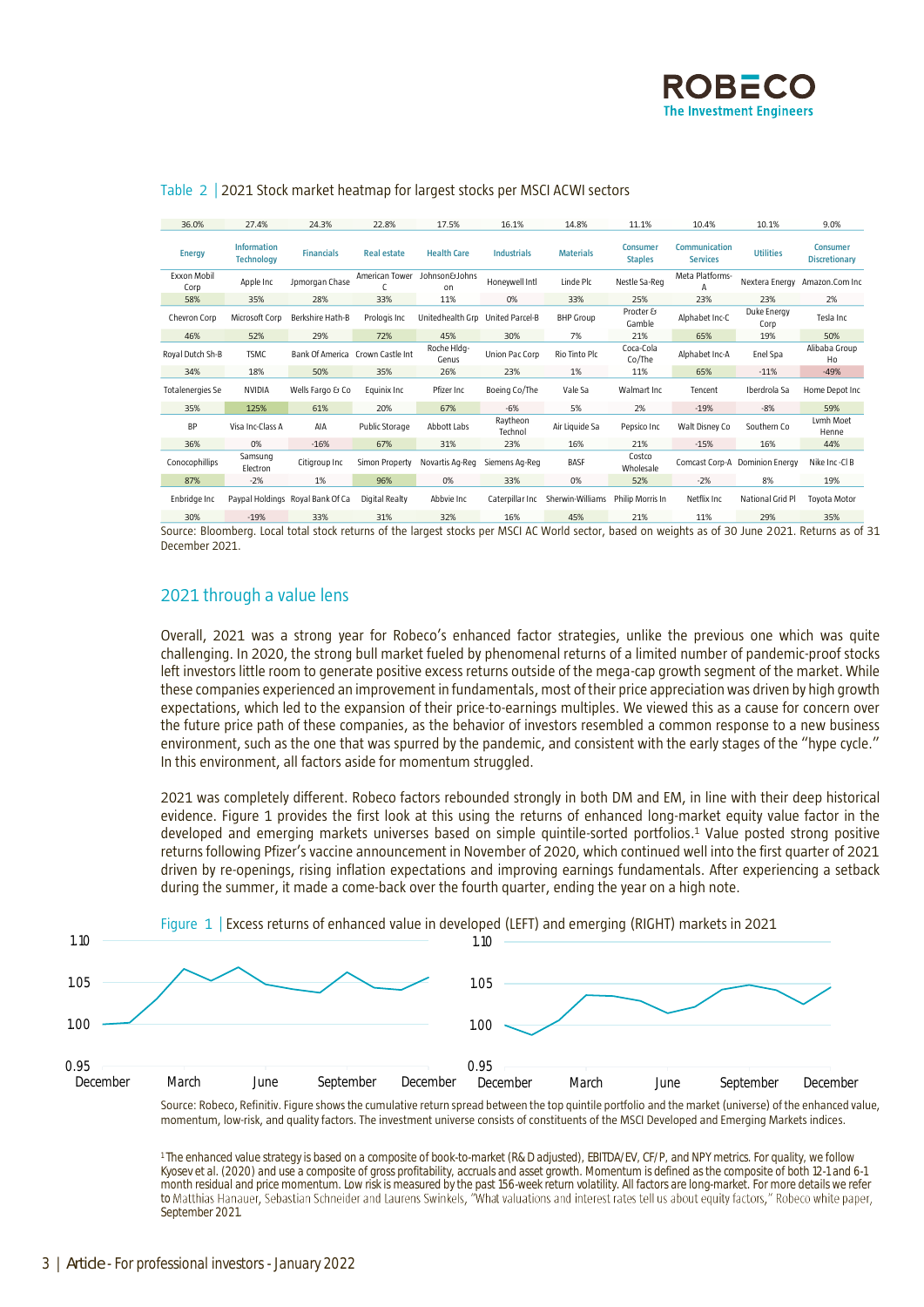

# Performance Robeco Global Value versus market index and value-weighted index

Our value strategies offer deep and consistent value exposure, aim to avoid unrewarded risks and value traps, and aim for a relatively sustainable approach to value investing. To this end, we utilize a broad range of value metrics, keep a strong eye on default and other risks, and integrate sustainability in both how we look at the valuations of firms and our portfolio construction exercises. Figure 2 shows the 2021 performance of our flagship value strategy versus the market and the value-weighted MSCI AC indices. In the horse race of 2021, we started the year strongly, as we benefitted from the reflation trade that started on November 9<sup>th</sup>, 2020, when Pfizer announced positive news on the development of its Covid vaccine. This triggered a clear value rally that continued into 2022, although growth stocks made a comeback in the summer of 2021 and in October/November. The value rally in December further helped our strategy to beat both indices last year, although the monthly return differences were significantly. We have seen the strategy doing especially well in strong value months, in line with our expectations.



Figure 2 I 2021 performance for Robeco QI Global Value versus both reference indices

All figures gross of fees in EUR. In reality costs such as management fees and other costs are charged. These have a negative effect on the returns shown. These figures are based on the most recent month's performance results and are preliminary. These numbers may deviate from the final performance figures. The value of your investment may fluctuate. Results obtained in the past are no guarantee of future performance. Source: Robeco Performance Measurement.

The track record since inception is shown in Table 3. Since the start of the strategy (December 2013), the value factor itself has lagged, given the large rally for especially US mega cap growth stocks, illustrated bythe well-known phenomenal returns for US Big Tech stocks. We have extensively reported on the impact of these market trends in the past years. As Robeco Value offers deep exposure to the value factor, it comes as no surprise to us that the strategy lagged both reference indices over this period. That said, in periods of positive value factor performances we expect to outperform, as witnessed for example since the strong value rotation since the Pfizer vaccine was announced on November 9<sup>th</sup>, 2020.

# Table 3 I Track record Robeco QI Global Value since inception – 31 December 2013

|                                    |         |        | Volatility | Return/volatility |        |                 |                 |                 |
|------------------------------------|---------|--------|------------|-------------------|--------|-----------------|-----------------|-----------------|
|                                    | 04-2021 | YTD.   | I-Year     | 3-Year            | 5-Year | Since inception | Since inception | Since inception |
| Portfolio                          | 5.63%   | 31.54% | 31.54%     | 11.48%            | 6.53%  | 9.24%           | 16.64%          | 0.56            |
| MSCI AC World Index                | 8.72%   | 27.54% | 27.54%     | 20.59%            | 12.69% | 12.71%          | 12.72%          | 00.1            |
| MSCI AC World Value Weighted Index | 6.59%   | 29.57% | 29.57%     | 15,89%            | 9.17%  | 10.15%          | 14.01%          | 0.72            |

Figures are gross of fees, in EUR. Figures longer than 1 year are annualized. Inception date is December 31st, 2013. MSCI AC World Standard Index and MSCI AC World Value Weighted Index in EUR, net dividends reinvested. The value of your investments may fluctuate. Past performance is not an indication of future results. Please refer to the appendix for other important disclosures.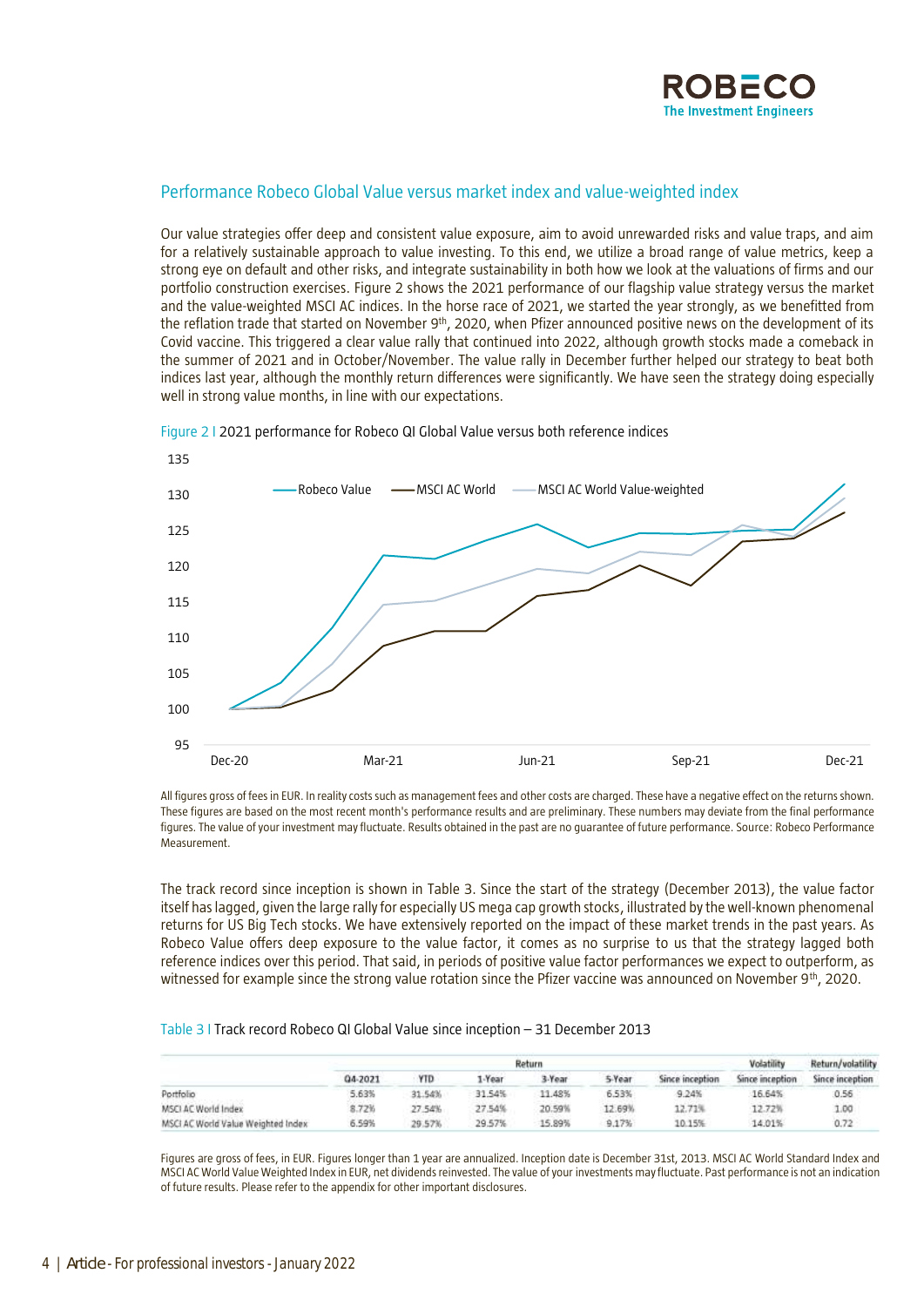

We want to highlight two Robeco papers from 2021 in this regard, depicted in Figure 3 and 4. Later in this review, we will also show that these market patterns have led to high valuation spreads between value and growth stocks. We are therefore confident that Robeco Global Value will optimally profit from any reversal from the strong market patterns we have seen over the past five years.



Figure 3 I The quant equity crisis of 2018-2020

In our paper *The quant equity crisis of 2018-2020: Cornered by 'big growth*<sup>2</sup> we show there were many ways to lose for active (quant) managers and basically one way to win in 2018-2020, namely by tilting portfolios towards mega cap growth stocks. This is highlighted in Figure 3.

# Figure 4 I The great factor divergence of 2016-2021



In our paper *The Great Factor Divergence of 2016-2021*<sup>3</sup> we show the impact of the phenomenal US tech rally on factor returns. Based on thirteen large cap US tech and platform stocks, we show how MSCI factors like Growth, Quality and Momentum profited from their elevated exposure to this group, while the MSCI Value, MinVol and Dividend Yield Indices had no or very limited exposure.

With hindsight, we see that this factor divergence stopped in 2021, which could mean that markets are at a turning point for factor return patterns going forward.

<sup>2</sup> The quant equity crisis of 2018-2020: Cornered by 'big growth; David Blitz; February 2021. Availabl[e here](https://www.robeco.com/en/insights/2021/02/the-quant-equity-crisis-of-2018-2020-cornered-by-big-growth.html)  <sup>3</sup> The Great Factor Divergence of 2016-202; Jan Sytze Mosselaaar ; September 2021. Available on request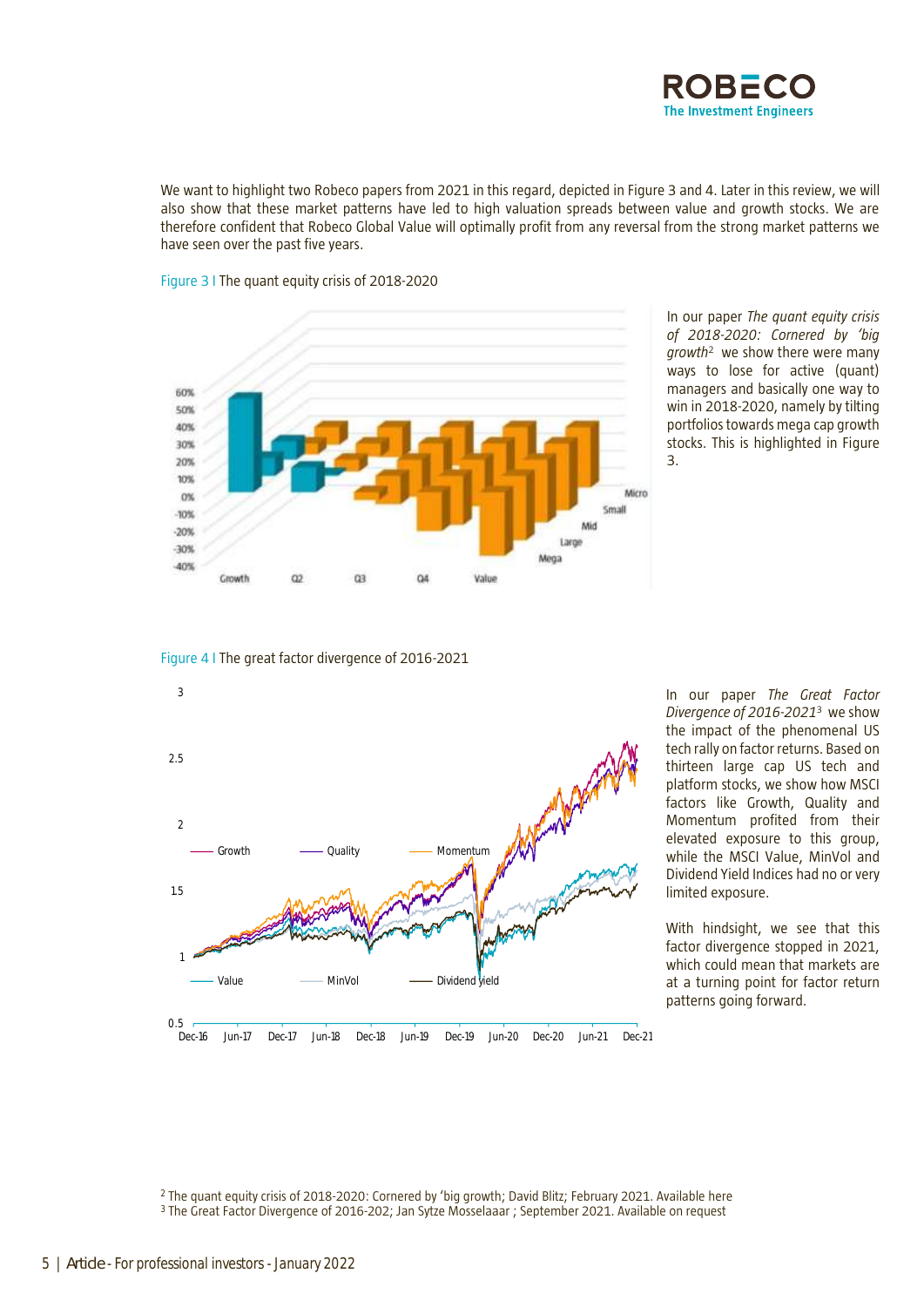

Returning to 2021 performance, we show the average positioning in 2021 and subsequent 2021 attribution versus the MSCI AC World Index in Table 4. Contributions were widely spread among different sectors and countries as selection effects dominated allocation effects, in accordance with our bottom-up stock selection process.



Table 4 I Average relative positioning (left) and 2021 attribution (right) versus MSCI AC World Index

Source: Robeco, FactSet. Relative positioning based on active weights throughout the year. 2021 attribution versus MSCI AC World Index. Excludes cash&other effects.

Table 5 I Main positive and negative contributions versus MSCI AC World (effects larger than (-) 0.20%)

| Name                                        | <b>QR Country</b>    | <b>OR Sector</b>              | Tot. Effect | <b>Active Weight</b> | Return |                                    |
|---------------------------------------------|----------------------|-------------------------------|-------------|----------------------|--------|------------------------------------|
| Ford Motor Company                          | <b>United States</b> | <b>Consumer Discretionary</b> | 0.75%       | 0.98%                | 155%   | positive<br>contributions<br>Main  |
| Pfizer Inc.                                 | <b>United States</b> | <b>Health Care</b>            | 0.49%       | 0.69%                | 77%    | holdings<br>from<br>that<br>came   |
| ConocoPhillips                              | <b>United States</b> | Energy                        | 0.45%       | 0.14%                | 99%    |                                    |
| Alibaba Group Holding Ltd.                  | China                | <b>Consumer Discretionary</b> | 0.45%       | $-0.58%$             | $-45%$ | benefitted from the reflation      |
| AbbVie. Inc.                                | <b>United States</b> | Health Care                   | 0.44%       | 0.30%                | 40%    | Ford.<br>theme,<br>such<br>as      |
| MTN Group Limited                           | South Africa         | <b>Communication Services</b> | 0.43%       | 0.51%                | 181%   | ConocoPhillips,<br>Glencore<br>and |
| Amazon.com. Inc.                            | <b>United States</b> | <b>Consumer Discretionary</b> | 0.37%       | $-2.23%$             | 10%    | HP. Moreover, holding health       |
| Seagate Technology Holdings PLC             | <b>United States</b> | Information Technology        | 0.33%       | 0.61%                | 100%   |                                    |
| Glencore plc                                | United Kingdom       | Materials                     | 0.32%       | 0.72%                | 78%    | care stock such as Pfizer and      |
| HP Inc.                                     | <b>United States</b> | Information Technology        | 0.30%       | 0.89%                | 68%    | AbbVie paid off, as did avoiding   |
| Interpublic Group of Companies, Inc.        | <b>United States</b> | <b>Communication Services</b> | 0.29%       | 0.74%                | 75%    | weak performance<br>the<br>of      |
| Schlumberger NV                             | <b>United States</b> | Energy                        | 0.29%       | 0.61%                | 50%    |                                    |
| Genesco Inc.                                | <b>United States</b> | <b>Consumer Discretionary</b> | 0.27%       | 0.37%                | 129%   | Amazon and Alibaba.                |
| Royal Mail plc                              | United Kingdom       | Industrials                   | 0.26%       | 0.55%                | 72%    |                                    |
| Royal Dutch Shell Plc Class B               | United Kingdom       | Energy                        | 0.25%       | 1.32%                | 43%    |                                    |
| Asustek Computer Inc.                       | Taiwan               | Information Technology        | 0.24%       | 0.59%                | 75%    |                                    |
| Discovery, Inc. Class A                     | <b>United States</b> | <b>Communication Services</b> | 0.23%       | 0.52%                | $-16%$ |                                    |
| Tencent Holdings Ltd.                       | China                | <b>Communication Services</b> | 0.22%       | $-0.64%$             | $-13%$ |                                    |
| DL Holdings Co., Ltd.                       | South Korea          | Industrials                   | 0.20%       | 0.08%                | 3%     |                                    |
| Juniper Networks, Inc.                      | <b>United States</b> | Information Technology        | 0.20%       | 0.52%                | 74%    |                                    |
| Verizon Communications Inc.                 | <b>United States</b> | <b>Communication Services</b> | $-0.21%$    | 0.98%                | $-2%$  | Main detractors came from not      |
| Valeo SE                                    | France               | <b>Consumer Discretionary</b> | $-0.22%$    | 0.39%                | $-17%$ | holding several US large cap       |
| DaVita Inc.                                 | <b>United States</b> | Health Care                   | $-0.22%$    | 0.51%                | 4%     | tech stocks such as Microsoft.     |
| Industrial and Commercial Bank of Chi China |                      | Financials                    | $-0.28%$    | 0.61%                | $-1%$  |                                    |
| Tesla Inc                                   | <b>United States</b> | <b>Consumer Discretionary</b> | $-0.29%$    | $-0.93%$             | 61%    | NVIDIA, Alphabet and<br>Tesla.     |
| Rio Tinto Limited                           | Australia            | Materials                     | $-0.37%$    | 1.30%                | $-1%$  | which<br>continued<br>their        |
| Alphabet Inc. Class C                       | <b>United States</b> | <b>Communication Services</b> | $-0.40%$    | $-1.12%$             | 78%    | stratospheric rise.                |
| Alphabet Inc. Class A                       | <b>United States</b> | <b>Communication Services</b> | $-0.40%$    | $-1.13%$             | 78%    |                                    |
| Apple Inc.                                  | <b>United States</b> | Information Technology        | $-0.44%$    | $-3.61%$             | 45%    |                                    |
| AT&T Inc.                                   | <b>United States</b> | <b>Communication Services</b> | $-0.45%$    | 1.59%                | $-3%$  |                                    |
| <b>NVIDIA Corporation</b>                   | <b>United States</b> | Information Technology        | $-0.53%$    | $-0.73%$             | 143%   |                                    |
| Microsoft Corporation                       | <b>United States</b> | Information Technology        | $-0.82%$    | $-3.00%$             | 64%    |                                    |
|                                             |                      |                               |             |                      |        |                                    |

Source: Robeco, FactSet. Main positive and negative contributors in 2021 versus MSCI AC World Index. Index returns are in EUR and are not necessarily equal to portfolio returns due to transactions.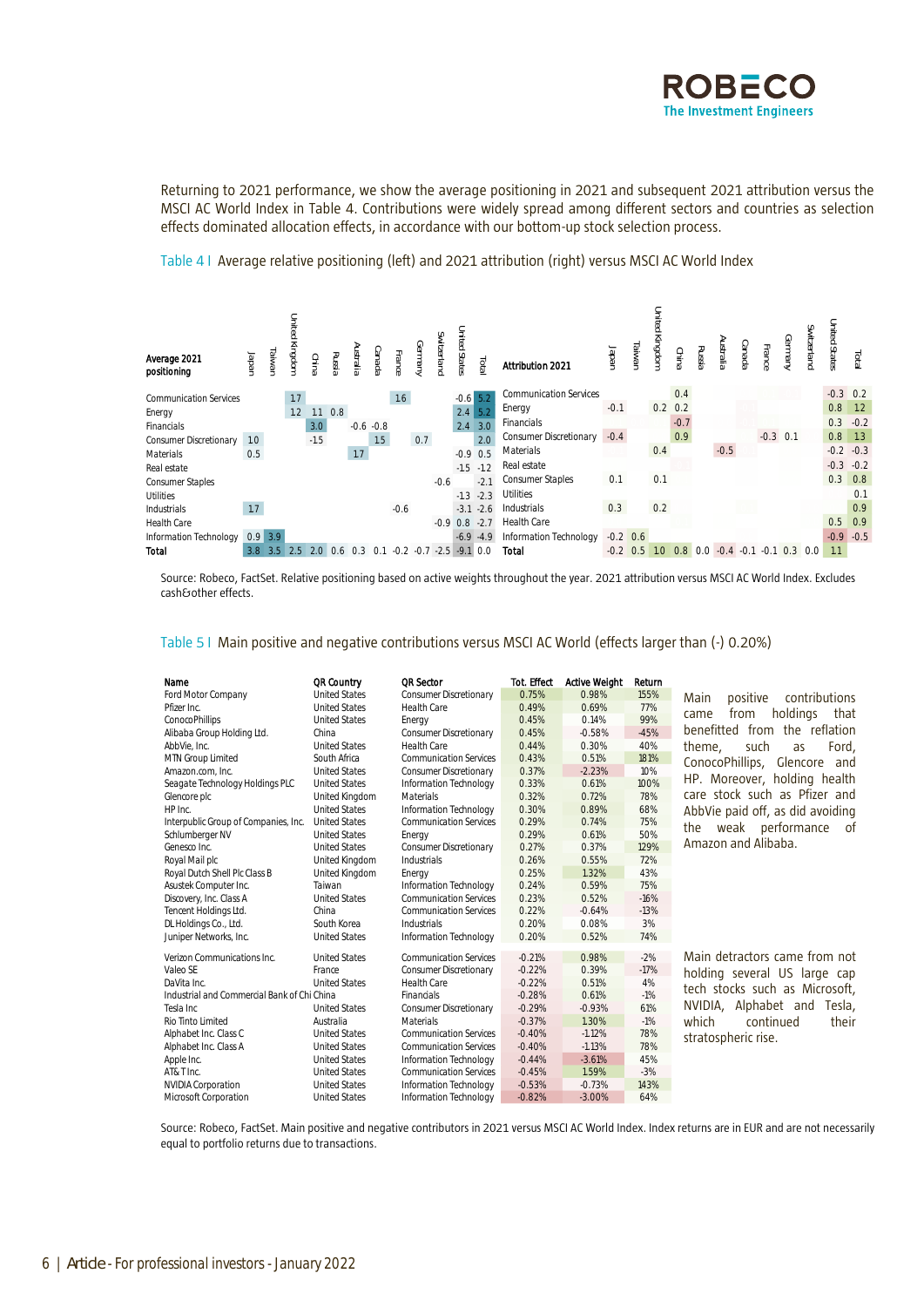

Table 6 shows the changes in relative portfolio positioning versus the market index in 2021. The exposure to health care stocks such as AbbVie, Pfizer and Bristol-Myers increased significantly, at the expense of energy stocks, as valuations of oil stocks crept up and as energy stocks score poorly on our carbon footprint and decarbonized value variables.

Table 6 I Changes in relative positioning versus MSCI AC World Index

| Changes in portfolio<br>positioning 2021 | <b>United States</b> | Japan            | Australia | Germany | canada      | China  | Switzerland | Russia | United Kingdom | France       | <b>Taiwar</b> | liai   |
|------------------------------------------|----------------------|------------------|-----------|---------|-------------|--------|-------------|--------|----------------|--------------|---------------|--------|
| <b>Health Care</b>                       | 5.6                  | 0.8              |           |         |             |        |             |        |                |              |               | 6.5    |
| Information Technology                   | 2.6                  | 0.8              |           |         |             | 0.3    |             |        |                |              | $-1.5$        | 2.2    |
| <b>Consumer Discretionary</b>            | 0.9                  | 1.4              |           |         | $0.9 - 0.3$ |        |             |        |                | $0.2 - 0.4$  |               | 2.1    |
| <b>Consumer Staples</b>                  |                      | $1.4 - 0.4$      |           |         |             |        |             |        | $-0.2$         |              |               | 0.8    |
| Utilities                                |                      |                  |           |         |             |        |             |        |                |              |               | 0.3    |
| Real estate                              | 0.5                  |                  |           |         |             | 0.4    |             |        |                |              |               | 0.0    |
| Materials                                |                      | $-0.8 - 0.8$ 1.2 |           |         |             |        |             |        |                |              |               | $-1.0$ |
| Industrials                              | $-2.1$               | 0.5              |           |         | 0.5         |        |             |        | $-0.3$         |              |               | $-1.7$ |
| <b>Communication Services</b>            | 0.9                  | $-0.5$           |           |         |             | $-0.9$ |             |        | $-0.4$         |              |               | $-1.8$ |
| Financials                               | $-1.1$               | $-0.4$           |           |         | 0.7         | 1.4    |             |        |                | $-0.1 - 1.0$ |               | $-2.1$ |
| Energy                                   | $-3.6$               | 0.4              |           |         |             | $-1.1$ |             |        | $-0.4$         |              |               | $-5.2$ |
| Total                                    | 3.8                  | 1.8              | 1.2       | 1.0     | 0.7         | 0<br>∩ | 0<br>∩      | $-0.2$ | $-1.3$         | $-1.4$       | $-1.5$        |        |

Source: Robeco, FactSet. Changes in relative positioning versus MSCI AC World are the result of transactions and market movements.

Moving to factor attribution, we see that most value variables showed strong relative returns. Although the variable returns are just an approximation of the impact on portfolio returns, this is a clean method of measuring variable returns, as it shows the relative performance of top quintile portfolios based on a given variable.

Table 7 I Robeco value variables – top quintile relative returns

| Variable Performance (TOP -/- UNIVERSE) | 2021      |          |        |       |
|-----------------------------------------|-----------|----------|--------|-------|
|                                         | Developed | Emerging | Europe | US    |
| <b>VALUE</b>                            |           |          |        |       |
| B/P                                     | 7.2%      | 7.0%     | 9.5%   | 16.0% |
| E/P                                     | 8.3%      | 0.7%     | 9.3%   | 13.3% |
| EBITDA/EV                               | 3.7%      | 4.7%     | 3.5%   | 13.3% |
| FCF/P                                   | 12.5%     | 7.2%     | 7.9%   | 19.2% |
| DY                                      | 3.9%      | 3.1%     | 0.3%   | 8.7%  |
| Net payout yield                        | 11.4%     | 3.9%     | 2.9%   | 19.3% |

Source: Robeco, Relative variable returns vs average stock universe in USD. No neutralities, monthly rebalanced.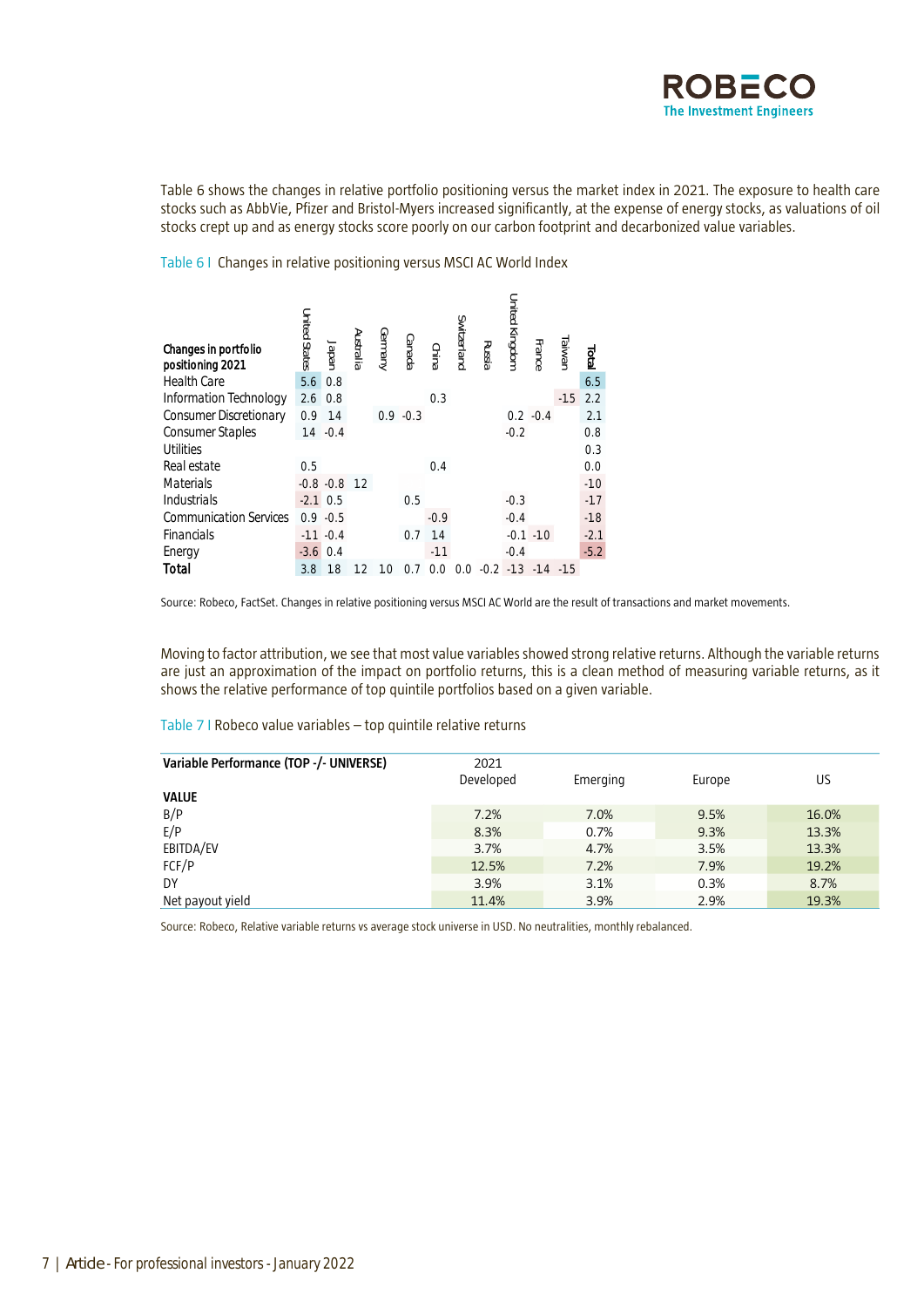

# **An efficient approach to value investing**

At Robeco, we believe that an optimal value strategy (i) offers consistent high conviction exposure to value; (ii) use enhanced value signals designed to mitigate unrewarded risks and value traps; (iii) does not have to be detrimental to the environment. Below is a brief summary of each of these: To this end, we utilize a broad range of value metrics, keep a strong eye on default and other risks, and integrate sustainability in both how we look at the valuations of firms and our portfolio construction exercises.

- (i) **Consistent high conviction value exposure:** generally, our approach has a higher conviction towards the value premium and therefore significantly more factor exposure. This means that when factor returns are positive, our approach tends to do better. Conversely, negative factor returns can present headwinds. Our quantitative portfolio construction process ensures that we consistently position to this high conviction value exposure.
- (ii) **Enhanced value strategy:** we use a diversified set of enhanced factor definitions that efficiently account for the risks inherent in factors. An example is the avoidance of the most distressed value stocks. Often the value premium is seen as a reward for the risk of financial distress. Generic values strategies indeed tend to be tilted towards a larger number of financially distressed stocks. Robeco research<sup>4</sup> shows that the value premium is not concentrated in high risk firms. This is inconsistent with the notion that value profits are a compensation for distress risk. Next to this, we also allocate a portion of the risk budget to other known factors in order to avoid value stocks that offer returns drags from negative exposures to other factors. For instance, within our value strategy we integrate quality because we want to ensure we don't invest in value stocks with poor earnings potential, momentum to avoid buying stocks with poor recent sentiment, and lowrisk to avoid investments in highly volatile names or those that are overly sensitive to overall market movements.
- (iii) **Value does not have to be detrimental to the environment:** Value strategies are often considered unsustainable as they are typically tilted towards asset-heavy sectors such as energy and materials. However at Robeco, we are convinced that companies with sustainable business practices have a competitive advantage and are more successful in the long term. Moreover, unsustainable value stocks may at times look cheap, but are accompanied by substantial risks on increased legislation costs, reputational risks, and asset depletions. To avoid concentration in less sustainable companies, we incorporate ESG considerations in every step of the investment process – a key differentiator versus many peers. For instance, we establish that the portfolio's ESG score is better than that of the market index. We also ensure that its footprint on carbon, waste and water is lower than that of the benchmark. These measures help to mitigate exposure to risks such as climate change. In fact, we already implemented an innovative methodology in 2019 to reduce the environmental footprint of our portfolio. While conventional value strategies (e.g. using book-to-price measures) often have an environmental footprint that is more than 50% above their respective benchmarks, our enhanced valuation measures do not exhibit tilts to high emitters.<sup>5</sup> This methodology allows us to select value stocks that offer 'greener' value exposure.

# Portfolio positioning

Figure 5 shows the characteristics of the Robeco QI Value Equities and the MSCI ACWI World Index. As at 31 December 2021, the portfolio trades at very sizable P/E and P/B discounts of over 50%, furthermore it has a dividend yield more than 50% higher than its reference index. Next to the usual value characteristics, it has momentum, quality and low risk characteristics in line with the benchmark.

Our tilt away from mega- and large-caps and toward mid- and small-caps is visible in the market cap breakdown on the right-hand side of the figure, as is the percentage invested outside of the benchmark which currently sits at 18%. The ESG risk score and the CO<sup>2</sup> footprint of the portfolio are lower than those of the benchmark. This is a result of our process which ensures that the portfolio has a more favorable sustainability profile than the benchmark index.

Given the factor profile of the current portfolio, we believe it is well-positioned to benefit from the long-term premiums associated with these exposures.

<sup>&</sup>lt;sup>4</sup> De Groot & Huij, "Are the Famarelative to median distress risk within value (100%).

<sup>5</sup> Please see: Swinkels, L., Ūsaitė, K., Zhou, W., and Zwanenburg, M., October 2019, "Decarbonizing the Value factor", Robeco article.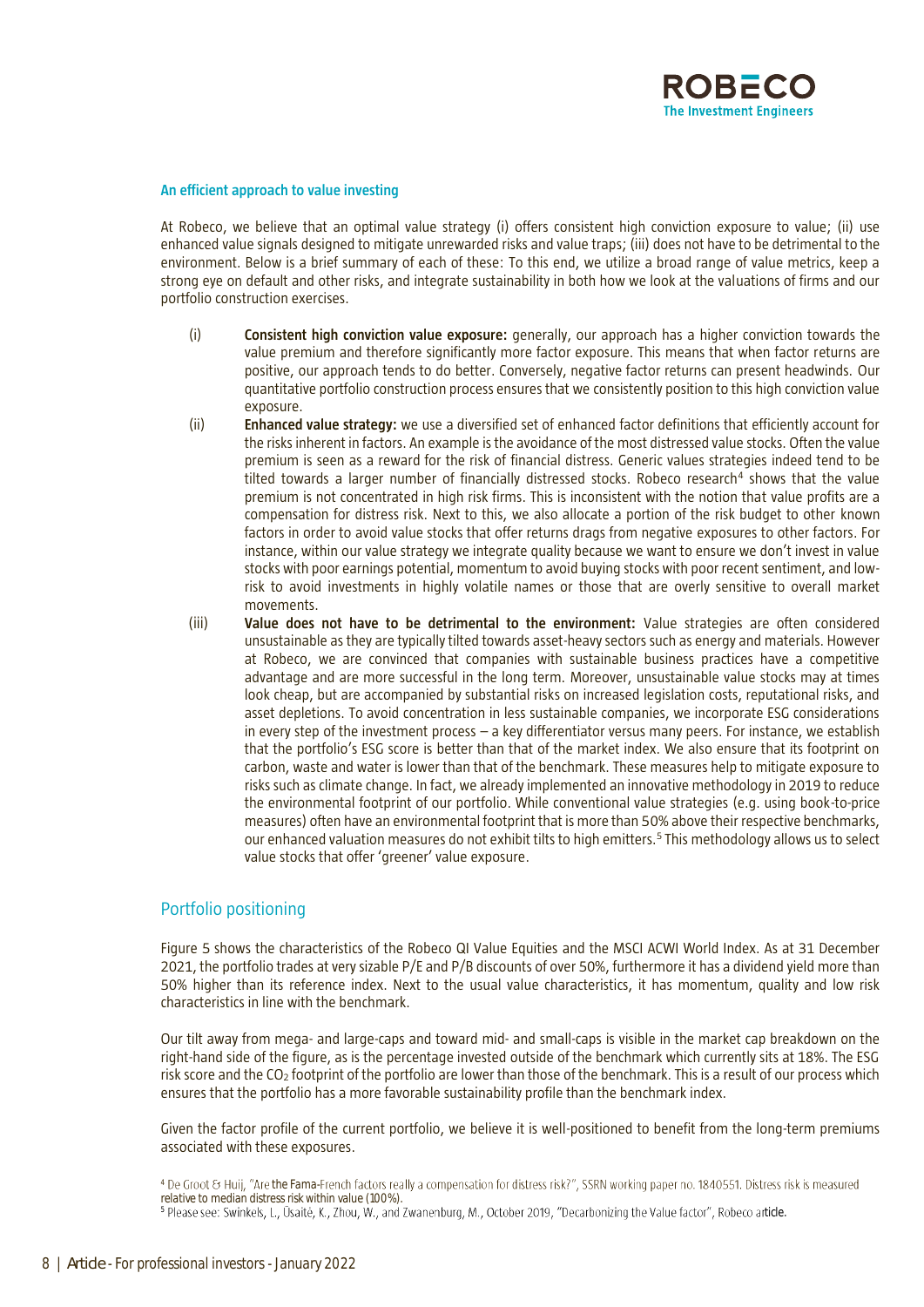

| 31 December 2021                        |         | Portfolio MSCI AC World |                                     |        | Portfolio MSCI AC World |
|-----------------------------------------|---------|-------------------------|-------------------------------------|--------|-------------------------|
| Value                                   |         |                         | <b>Market capitalization</b>        |        |                         |
| Price/Earnings                          | 8.6     | 19.8                    | >10 bn USD                          | 73.0%  | 95.2%                   |
| Price/Book                              | 1.2     | 3.1                     | 2-10 bn USD                         | 20.2%  | 4.8%                    |
| Dividend yield                          | 4.1%    | 1.7%                    | <2 bn USD                           | 6.8%   | 0.0%                    |
| Momentum                                |         |                         | Sustainability                      |        |                         |
| Residual momentum                       | $-2.9%$ | $-2.6%$                 | Sustainalytics ESG Risk Rating      | 21.8   | 22.1                    |
| Earnings revisions (3M, % net positive) | 67.2%   | 69.3%                   | Carbon footprint (t CO2-eq/100mUSD) | 5475.3 | 6127.8                  |
| Quality                                 |         |                         | Other                               |        |                         |
| Gross Profits/Assets                    | 28.2%   | 31.4%                   | Active share                        | 94%    |                         |
| Change in shares outstanding            | $-1.2%$ | 0.4%                    | Off benchmark                       | 18%    | ٠                       |
|                                         |         |                         | Number of securities                | 195    | 2964                    |
| <b>Risk</b>                             |         |                         | <b>Expected turnover</b>            | 30%    | ٠                       |
| Beta (holdings-based 3Y)                | 1.05    | 1.00                    | Realized turnover                   | 10%    | 5%                      |

# Figure 5 | Portfolio characteristics Robeco QI Value Equities as of 31 December 2021

Source: Robeco, FactSet. Charactersitics are based on a represenative account of Robeco QI Value Equities.

Table 8 shows the largest country and sector overweights of the Robeco Value strategy. These are end-of-period positions as opposed to the average 2021 positioning in Table 4, which is more relevant for attribution purposes. The strategy is diversified across all 11 sectors and deviations from the MSCI ACWI are limited in magnitude. The largest overweights are currently in the Communication Services and Financial sectors, while Information Technology and Utilities are the largest underweights. In terms of countries, the US was and continues to be the largest underweight (particularly in IT), while Taiwan and Japan are the largest overweights.



# Table 8 | Country and sector positioning Robeco QI Value Equities as of 31 December 2021

Source: Robeco, FactSet.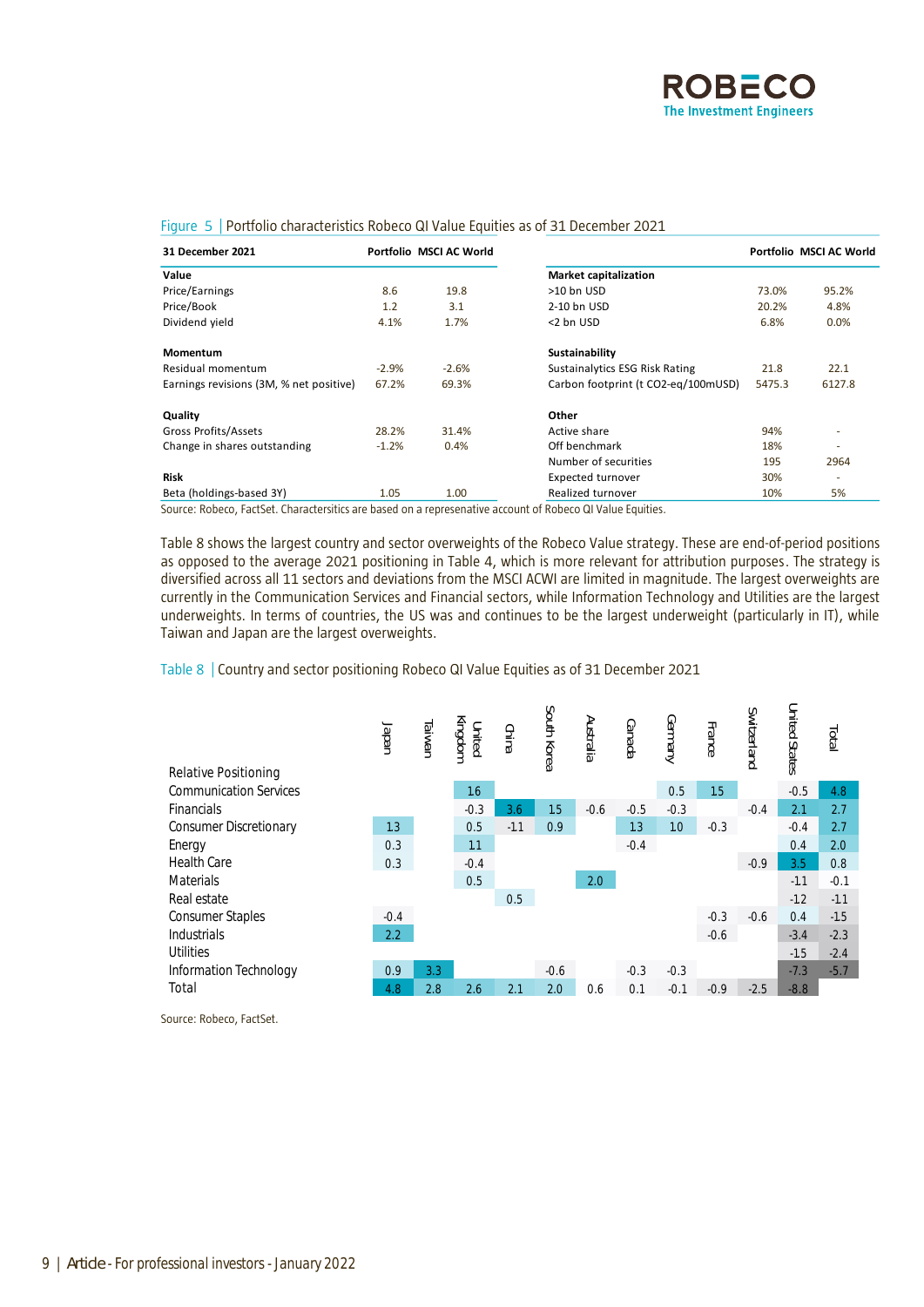

# Economic and factor outlook for 2022 (and beyond)

After the strong recovery in 2021, most economists expect a continuation of above-average economic growth figures in all three major regions, as can be seen in Table 9. Nevertheless, significant uncertainty and downside risk remains, with estimates being revised downward in the past three months due to the new Omicron variant and expected central bank tapering.

Table 9 I Annual change in real GDP plus forecasts for 2021 and 2022

|                      | 2015 | 2016           | 2017 | 2018 | 2019 | 2020   | 2021 F | 2022 F |
|----------------------|------|----------------|------|------|------|--------|--------|--------|
| Developed Markets    | 2.5  | 1.8            | 2.5  | 2.3  |      | $-4.5$ | 5.1    | 3.9    |
| <b>United States</b> |      | 1.7            | 2.3  | 2.9  | 2.3  | $-3.4$ | 5.5    | 3.9    |
| Western Europe       | 2.3  | 1 <sup>q</sup> | 2.5  | 1.9  |      | $-6.3$ | 5.3    | 4.2    |
| Asia Pacific         | 5.1  | 4.9            | 5.3  | 4.9  |      |        | 5.9    |        |

Source: Bloomberg. Economists' estimates as collected and calculated by Bloomberg, GDP-weighted.

Figure 6 shows that underneath this global economic growth recovery, we see regional divergence between the US and Europe, particularly in light of the renewed lockdowns in several European countries. Moreover, consumer confidence is rolling over despite the continued decline in the unemployment rate.

Figure 6 I Several key economic indicators have improved significantly



Source: Bloomberg, Robeco.

Turning to inflation, the recent reflation has led to multi-decade highs in the US and Eurozone CPI. Most investors still believe that these numbers are transitory, given the continued bull market this year. However, inflation could become more structural in the US if wage inflation proves to be more consistent. The rise in the Employment Cost Index, a comprehensive measure of wage pressure which was Greenspan's favorite wage inflation indicator, doesn't bode well for the foreseeable future given the recent increase. Figure 7 illustrates these trends.

Figure 7 I Inflationary pressure are building, also due to higher commodity prices and wage inflation

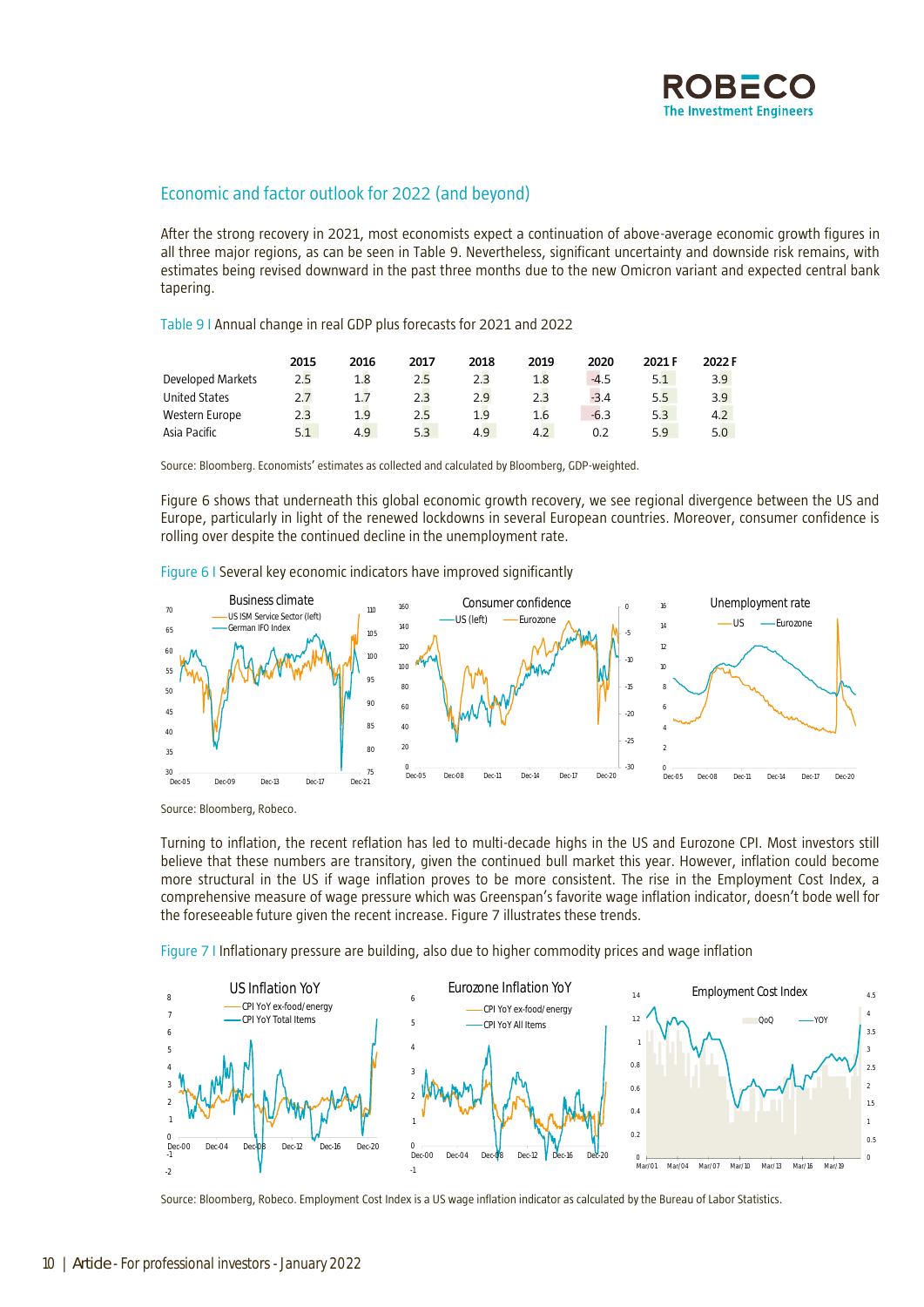

Turning to equity markets, analysts expect a continuation in earnings growth except in EM. The differences in expected EPS growth rates are also reflected in the various valuation ratios as illustrated by the valuation discount for EM equities over their US counterparts in Figure 8.



# Figure 8 I Estimated Earnings-per-Share (left) and forward price/earnings ratios

Source: Robeco, Bloomberg. Analyst estimates as collected by Bloomberg.

# **Insights from factor valuations**

Figure 9 shows the valuation spreads of the academic value factor from January of 1986 till the end of December of 2021.<sup>6</sup> Values above 1 indicate that value is cheap relative to its own history. Conversely, values below 1 imply that it is expensive. Generally speaking, factor valuations vary over time independently of one another. However, the period from 2018 till 2020 has been described as the "Quant Crisis," during which many factors struggled.<sup>7</sup> The primary reason for that is not a deterioration in the fundamentals of the stocks with favorable factor exposures, but instead a multiple expansion of stocks with unfavorable factor exposures. As a consequence, factors became cheaper. Going into 2022, value looks particularly attractive, trading in the top 1% range of attractiveness in terms of historical factor valuations.





Source: Robeco, Refinitiv. Figure shows the composite valuation spread between the top and bottom quintile portfolios of the value, momentum, lowrisk, and quality factors. The investment universe consists of constituents of the MSCI Developed and Emerging Markets indices. Before 2001, we use the FTSE World Developed index for developed markets (going back to December 1985), and for emerging markets, the largest 800 constituents of the S&P Emerging BMI at the semi-annual index rebalance (going back to December 1995). The sample period is January 1986 to December 2021.

6 For each multiple and month, we compute the median valuation multiple for both the cheapest and most expensive quintile and compute the spread as the ratio between the two. The three valuation multiples that we use are book-to market (R&D adjusted), EBITDA/EV, and CF/P. For the composite valuation spread, we first standardize each of the three time series by dividing them by their median. Next, we average the three standardized spreads. <sup>7</sup> Blitz D. 2021. "The Quant Crisis of 2018-2020: Cornered by Big Growth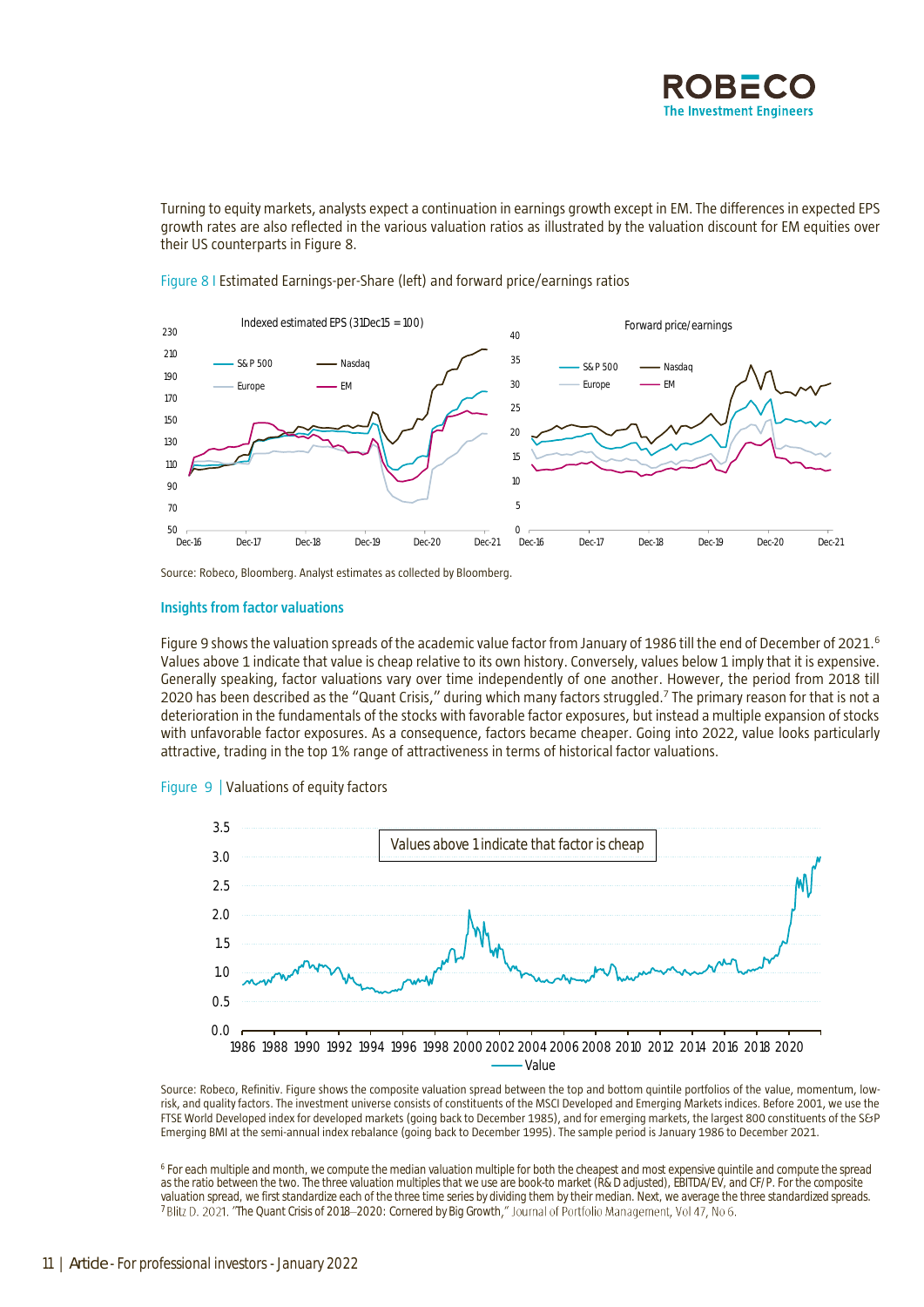

Our research shows that attractive factor valuations have been associated with either higher expected returns or lower expected downside risk.<sup>8</sup> In today's world where most asset classes are richly valued, finding investment opportunities that trade at such steep discounts as equity factors is a rare feat. In 2021, we have observed a rotation in factor performance, with value rebounding and posting positive returns. The value valuation spread, however, still has a long way to go before getting back to its long-term average. The attractive factor valuations are also reflected in our strategy, which currently trades at a steep discount relative to the market, despite exhibiting more attractive fundamentals as shown in Figure 3. As such, we believe that we are well-positioned to generate attractive excess returns going forward.

# Summary

2021 can be characterized as a year of strong value returns. Robeco's Value strategy had a strong year outperforming MSCI ACWI by 4.00%. Moreover, it also outperformed its MSCI value reference index.Interestingly, the current macro environment, with increasing pressure on yields and inflation, and valuations of value stocks continue to look extremely attractive for value investors, with value trading in the top 95-100% percentiles in terms of attractiveness. As such, we believe we are well-positioned to continue generating solid investment results going forward.

Our value strategy is built to offer a deep exposure to factors, employ enhanced factor signals designed to mitigate unrewarded risks, focus on providing exposure to rewarded factors while avoiding unintended negative exposures, and use size as a factor catalyst. Our research and experience give us confidence that our design choices will lead to strong returns going forward. In 2022, we will continue to look for ways to enhance our process in the areas of stock selection, portfolio construction, trading, and sustainability to ensure that our strategies remains state-of-the-art in a rapidlychanging environment.

8 Pim van Vliet, "Risky CAPE: Is there an alternative," Robeco white paper, September 2021. Guido Baltussen, Matthias Hanauer, Sebastian Schneider and Laurens Swinkels, "What valuations and interest rates tell us about equ